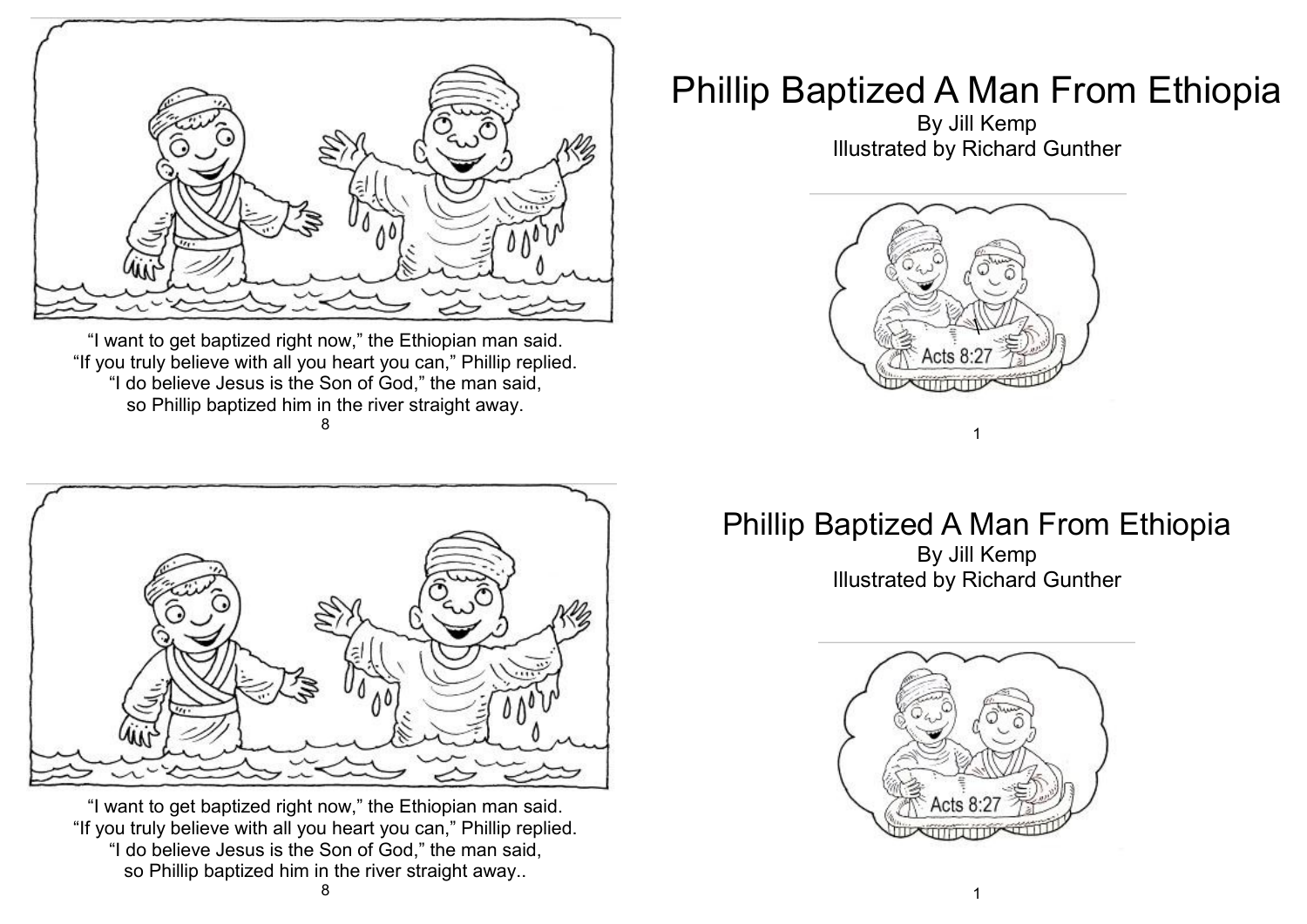

Phillip and some of Jesus' disciples, were telling people in the small towns of Samaria about Jesus Christ, God's son and many people believed the good news. 2



So Phillip explained to the man from Ethiopia how God had written long ago about his Son and that anyone who believes in Jesus and was baptized, would become a child of God. 7



Phillip and some of Jesus' disciples, were telling people in the small towns of Samaria about Jesus Christ, God's son and many people believed the good news.



So Phillip explained to the man from Ethiopia how God had written long ago about his Son and that anyone who believes in Jesus and was baptized, would become a child of God.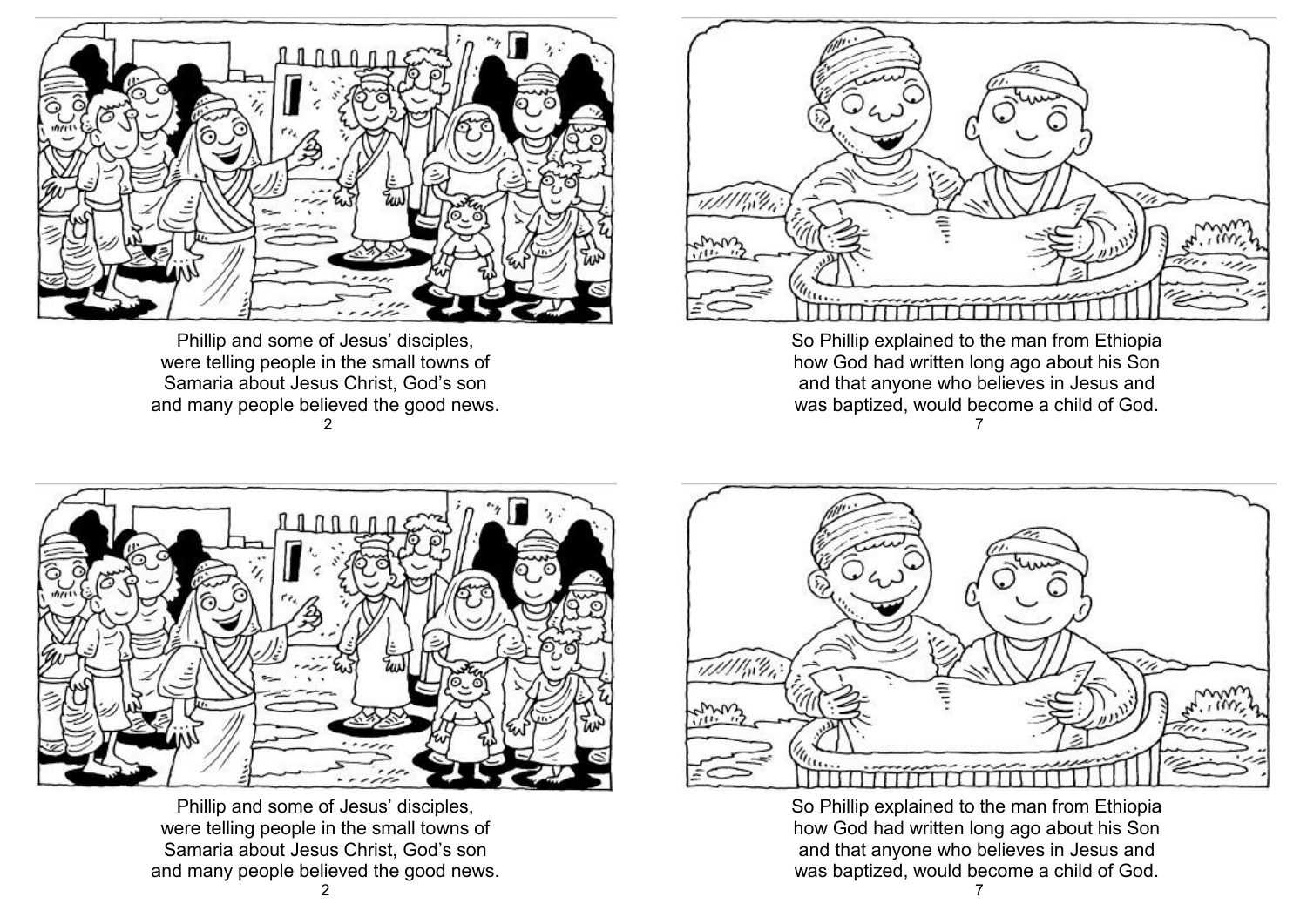

Phillip asked the man if he understood the words he was reading. "I can't understand them," he answered, "and I have no one to teach me." 6



Then God sent an angel to tell Phillip "Go this way into the desert. God has something for you to do." Phillip listened and obeyed. 3



Phillip asked the man if he understood the words he was reading. "I can't understand them," he answered, "and I have no one to teach me."



Then God sent an angel to tell Phillip "Go this way into the desert. God has something for you to do." Phillip listened and obeyed.